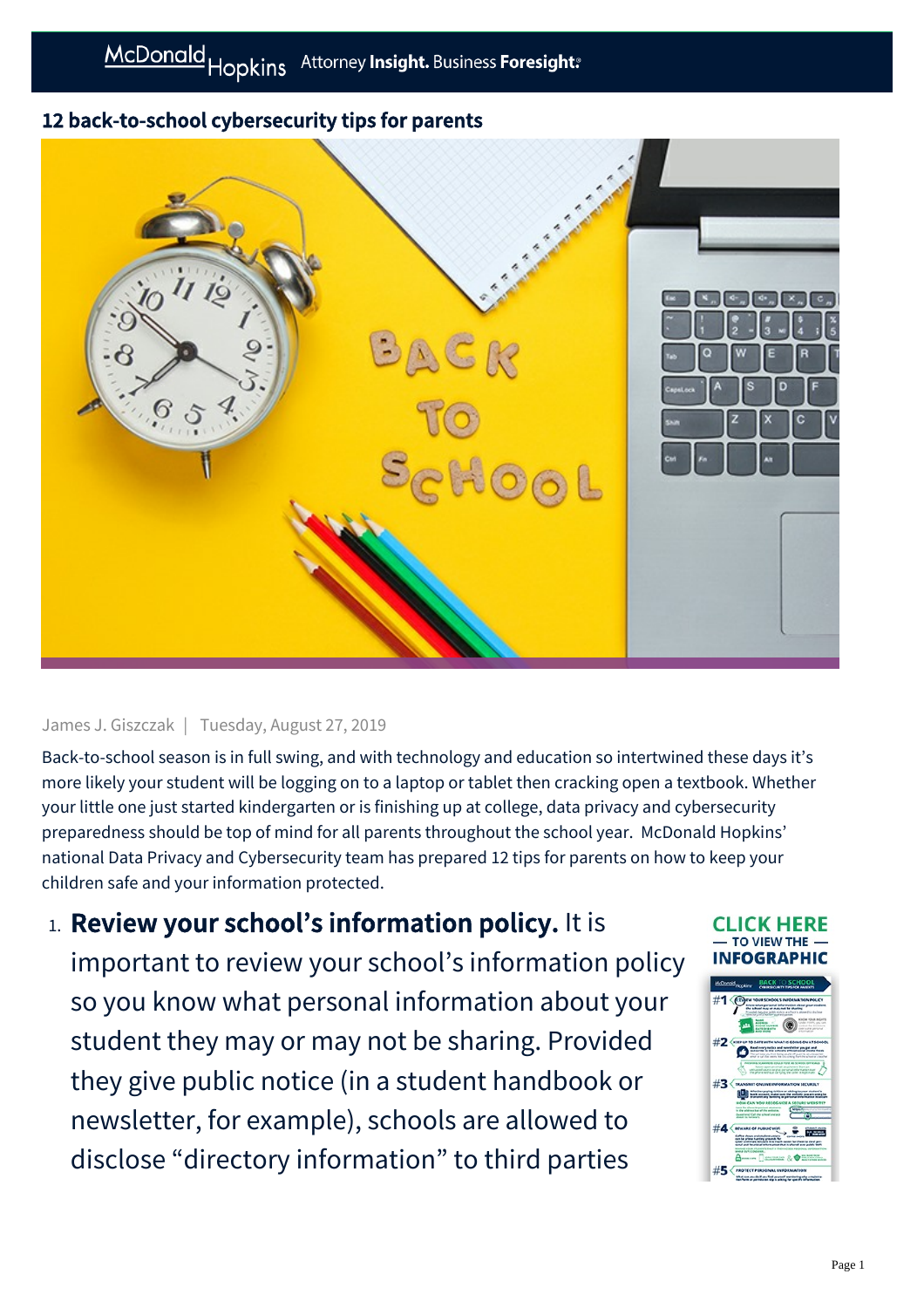without notifying a parent or student individually. "Directory information" can include name, address, telephone number, date and place of birth,



participation in sports or extracurricular activities, and dates of attendance. Under the Family Educational Rights and Privacy Act (FERPA), you have the right to control the disclosure over some of this personal information and should consider whether you would like this information available. If not, you may notify your student's school that you do not want this information disclosed.

- 2. Keep up to date on what is going on. Keep up-to-date on what is happening at school and in your child's classroom – read every notice and newsletter you get and subscribe to the school's official social media feeds. That way you won't be caught off guard by an unexpected email or call that seems like it is coming from the school or your child's teacher. Never open an email or attachment from an untrusted source or give personal information over the phone without verifying the caller is legitimate. Phishing is a very common technique where scammers pose as a company you know and trust and then use email, phone calls or text messages to trick people into giving them personal information like account numbers, Social Security numbers or passwords.
- 3. Transmit online information securely. Whether paying tuition or adding to your student's school lunch account, make sure the website you're using to transmit any banking or personal information is secure. Secure websites start with "https" or have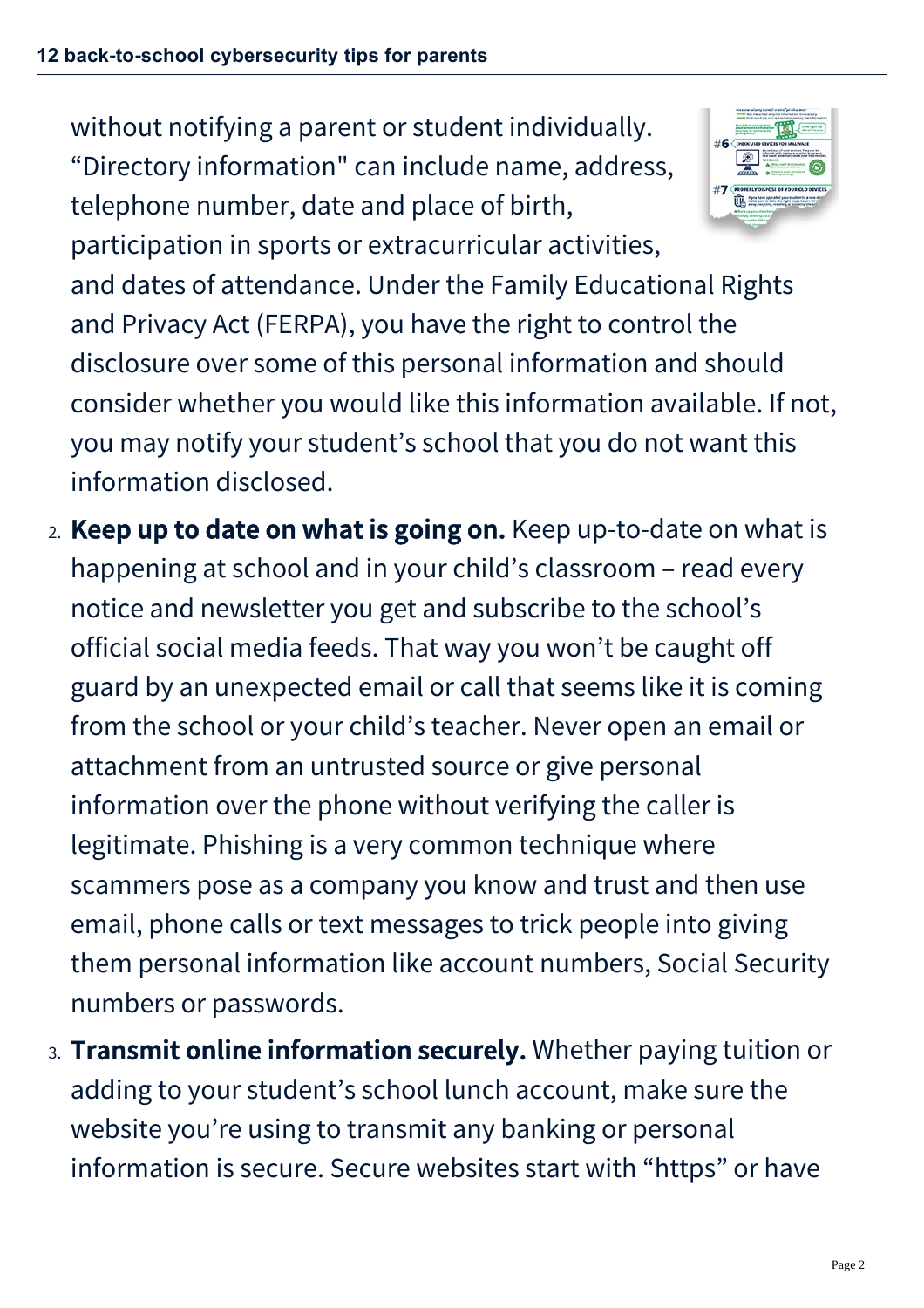the lock symbol in the address bar. If you have questions, call your school and ask about their network. If you receive a suspicious email from your students' school noting that payment methods have changed, always call a known number to verify.

- 4. Beware of public Wi-Fi. Coffee shops and student unions can be prime hunting grounds for cyber criminals because it is much easier for them to steal personal and financial information that is shared over public Wi-Fi. Remind your student that if they have to access personal or financial information while out, they should consider using a VPN or their cellular signal instead. Protecting that personal information is worth using up your data plan. Also, beware that after using public Wi-Fi and coming home to connect with your private network, your student could bring home malware that could infect your other computers or devices.
- 5. Protect personal information. If you're wondering why a certain registration form or permission slip is asking for specific information like a Social Security Number or any other personal information, ask. You may be able to opt- out of providing the information. Also, talk to your student about what type of sensitive information they may be inadvertently posting online – think videos or photos that could include the location of valuables or a home address in the background or a screenshot that includes a private phone number.
- 6. Check used devices for malware. If you're operating on a budget or wary of spending big bucks on a new device for your student, be cautious of used devices. These can be infected with malware or other programs that could potentially steal your information.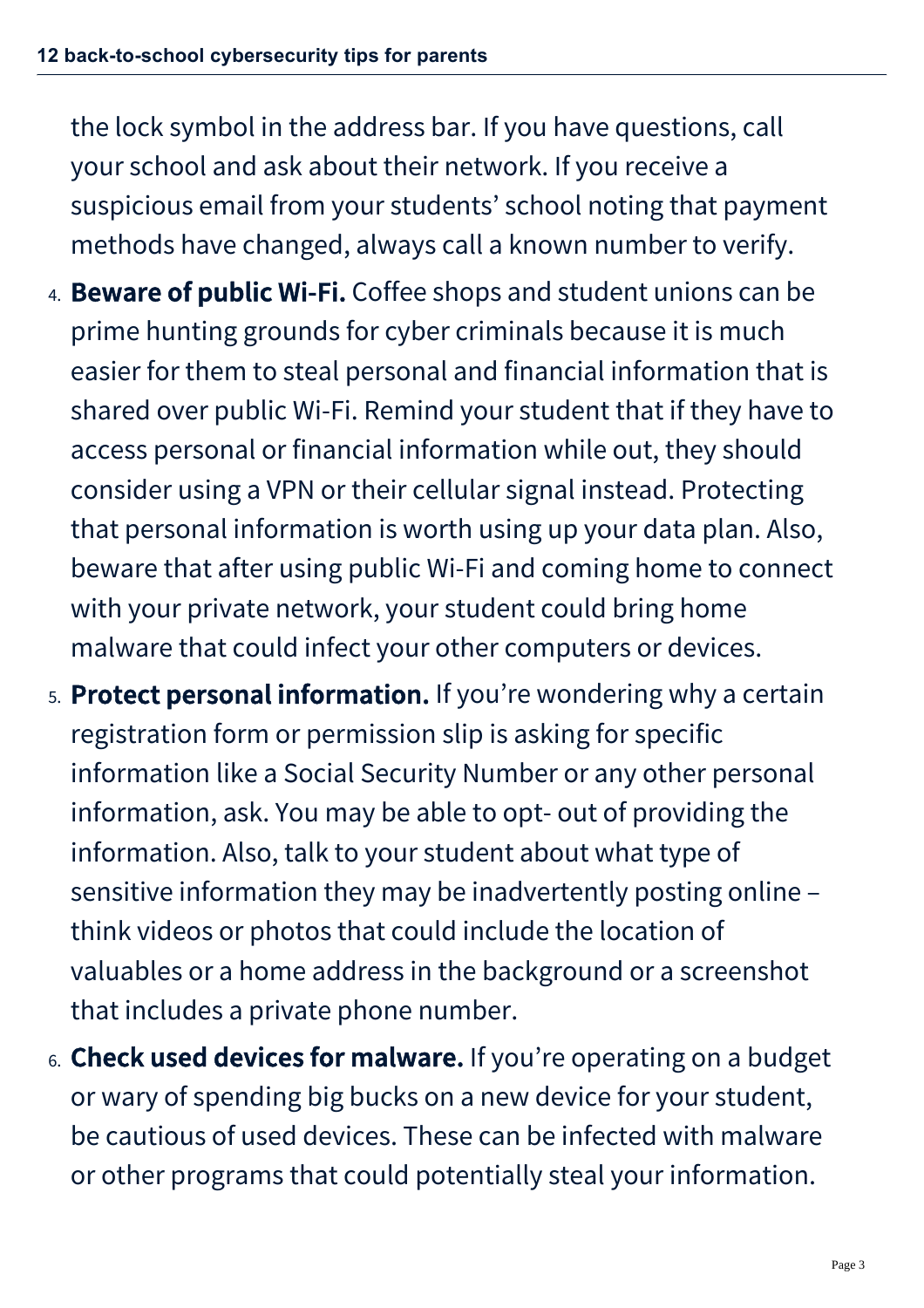When purchasing used devices, it's recommended you wipe them using professional software or reset them to factory defaults before using.

- 7. Properly dispose of your old devices. If you've upgraded your student with a new device, make sure to take the right steps before throwing away (or recycling, reselling, donating) their old device. Back up whatever information you want to save, then wipe the machine clean of any personal data using a program that will truly wipe all data from the device. Just deleting the data will not remove it from the device. You should also remove the SIM card or hard drive. If you have an Apple device that you've already gotten rid of, there are even steps you can take to remotely wipe everything. Your best bet is to have a company that specializes in erasing data from devices take care of this for you. There are also companies that will shred your hard drive.
- 8. Keep in mind physical security. Many data breaches are caused by the physical theft of devices left unattended or unsecure. Purchase locking cables or USB port blockers for your student and remind them to never leave their devices unattended. When they do have to walk away from their device, remind your student to lock their screen. And talk to them about being cognizant of shoulder surfing –when someone looking over your shoulder at your screen steals your information.
- 9. Back up your data. By saving important information and backing up your data on an external hard drive or cloud-based account you give yourself some protection from a ransomware attack. Ransomware is one of the most common types of data security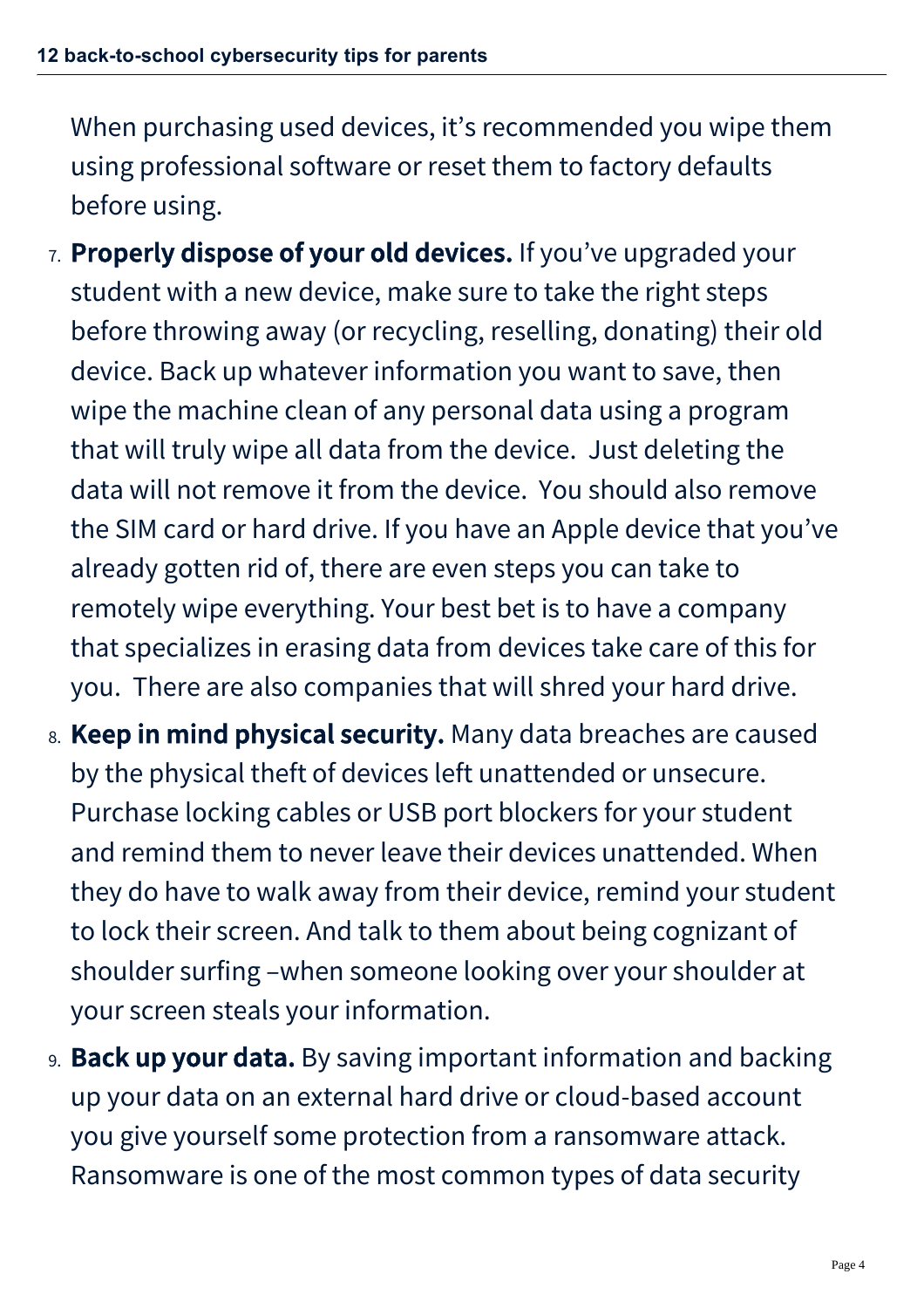incidents, and often unfolds in the same way: after being deployed by attackers, the ransomware encrypts files on a system so that they are inaccessible. A ransom note left by the attackers provides contact information and a promise to provide a decryption key – for a price of course, and it is likely one you or your student isn't going to want to pay.

- 10. Watch out for video game and app activity. Online gaming and popular apps have exposed kids to a whole new level of hacking and cybercrime. Without even realizing it, your student could be sharing personal information on gaming forums, talking to dangerous cybercriminals on chats, or making purchases with your banking information on unsecure sites.
- 11. Monitor the activity on your work device. It is best to avoid this practice altogether, but if you let your student use your work laptop or mobile device for homework or research, make sure you monitor their online activity. Talk to them about what they can or can not use the device for and never let them set up accounts or save personal information on the device. By letting your child use a work device, you are opening yourself up to the risk of a data breach that impacts not just you but your entire company.
- 12. **Don't forget the basics.** Don't forget to apply the data security practices that you already know to the new school year. When receiving an unexpected email, even if it's purportedly from your student's school or teacher, don't click on any links or download any documents until you verify the source. Talk to your student about using strong passwords and, where applicable, multifactor authentication. Make sure that you and your student keep